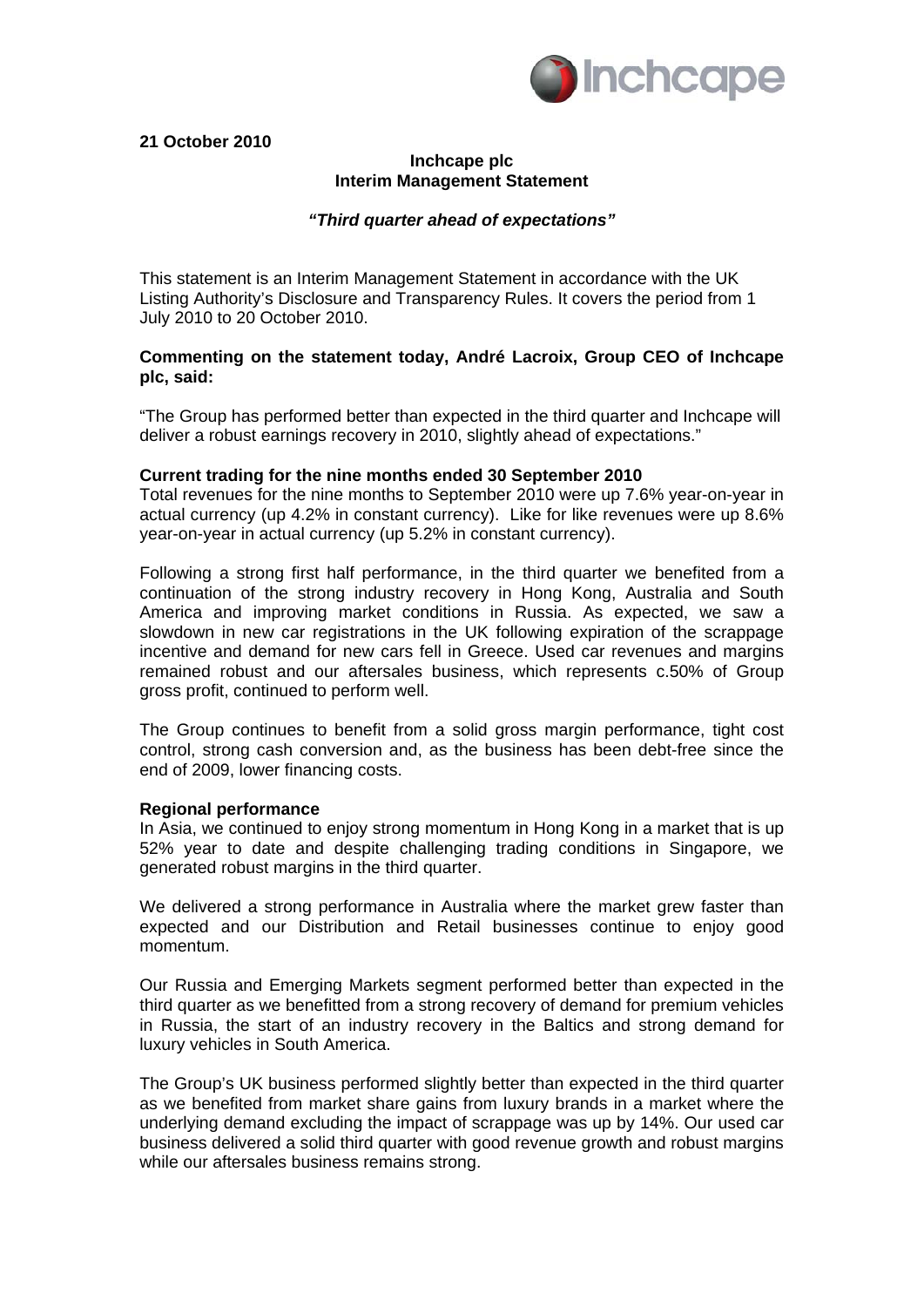

In the Group's European businesses we have delivered a solid third quarter performance as we gained market share and reduced costs in Greece and benefited from healthy industry growth in Belgium and Finland.

#### **Cost restructuring**

Given the challenging outlook in 2011 for new car demand in four of our markets, namely the UK, Greece, Belgium and Singapore, we plan to reduce our cost base by £25m and to take an exceptional restructuring charge of £18m in the fourth quarter. We are proactively reducing our headcount by 500 and plan to dispose of 10 sites while keeping tight cost controls in place throughout the Group.

### **Financial position**

Our working capital and inventory management are in line with our expectations. Our financial position remains strong and we anticipate year end net cash of c.£100m.

#### **Outlook**

There continues to be an uneven global recovery of the demand for new cars. The Group will benefit from our broad geographic spread, diversified revenue streams, tight cost controls and strong cashflow and is thus targeting a 2010 trading performance (pre-exceptionals) slightly ahead of our previous expectations.

As announced at the time of the Interim results in July, the Board intends to recommend a final dividend for 2010.

### **André Lacroix, further commented:**

"In the first nine months of 2010, the Group has enjoyed the benefits of operational leverage with strong vehicle revenues driven by industry growth and market share gains in most of our markets and good momentum in aftersales, which represents around half of Group gross profit.

"Inchcape's strong performance is driven by our Group-wide operational discipline on our Top Five Priorities of growing market share and aftersales while improving margins, controlling working capital and being selective about our capital expenditure.

We expect the continuation of an uneven global recovery and remain cautious regarding the short term industry outlook in some of our markets. Given our strong track record and the cost restructuring initiatives announced today, we expect the Group to trade effectively and improve its competitive position in these challenging trading conditions.

Our operational focus on our Top Five Priorities will continue to strengthen the Group's global leadership in the premium automotive sector and we are uniquely positioned to take advantage of growth opportunities in the industry. Customer service, driven by our superior operating processes, is a key differentiator enabling us to grow market share around the world. At the same time we have significant exposure to the faster growing economies with more than 60% of our trading profit delivered from our Asia Pacific and Emerging Markets businesses."